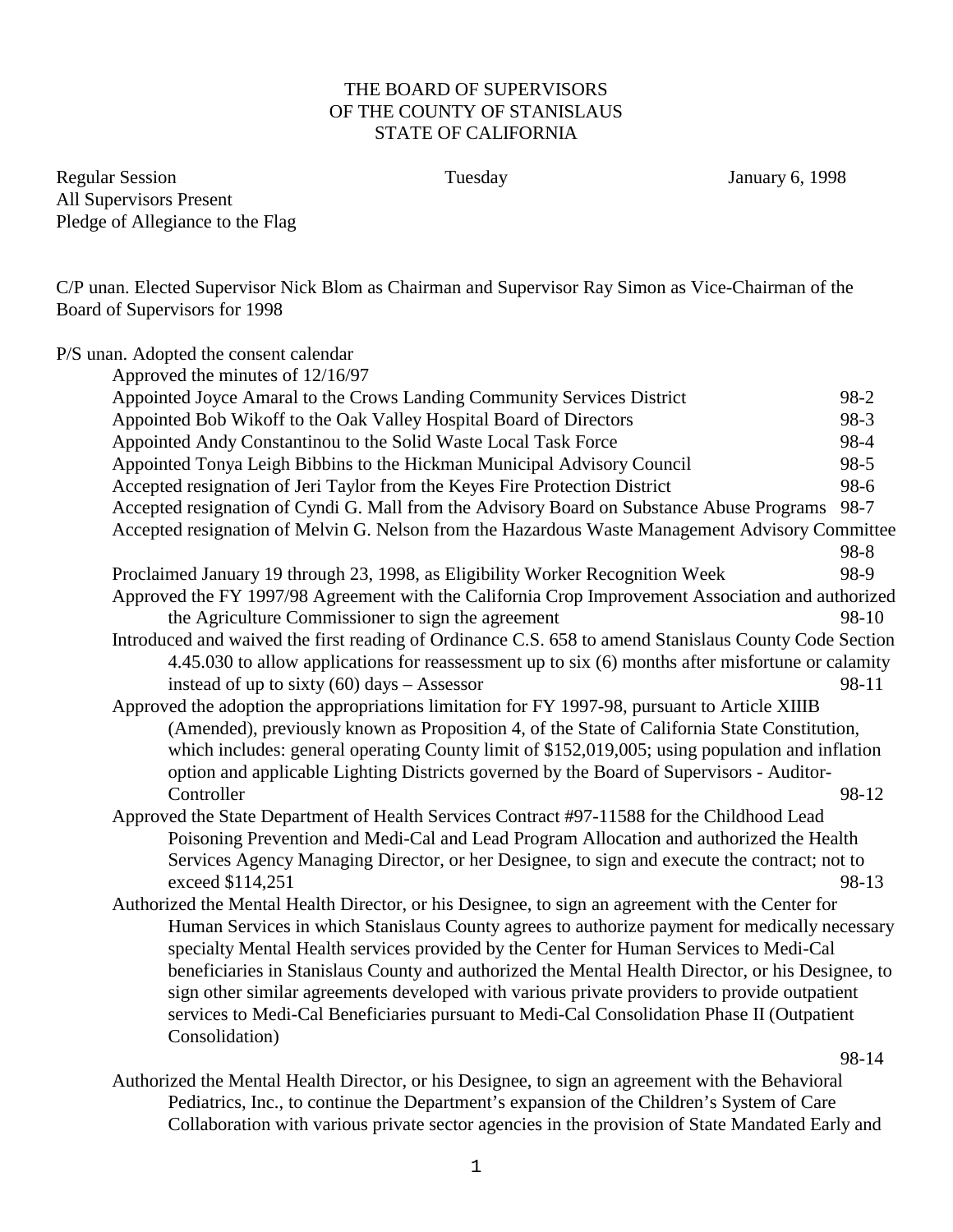Periodic Screening, Diagnosis and Treatment Medi-Cal Services for Children 98-15 Authorized the Sheriff to accept donations of \$7,647 from Mountain Valley Emergency Medical Services (EMS) for the purchase of Swiftwater Rescue Equipment; authorized the Sheriff to accept the donation from Tom Crowder of a new dry suit valued at \$1,200; directed the Auditor-Controller to increase estimated Revenues and Appropriations; and, authorized the Sheriff to purchase an inflatable rescue boat – Sheriff 98-16 Accepted Stanislaus County Treasury Pool's October 1997 Monthly Investment Reports as prepared by the Stanislaus County Treasurer/Tax Collector's Office and reviewed for conformity with State

Law and Local Investment Policy by the Stanislaus County Treasury Pool Oversight Committee; and, authorized the Chairman to sign for the Board that the report has been reviewed and accepted - Treasurer/Tax Collector 98-17 Set a public hearing to consider the introduction and waiving of the first reading of an ordinance relating to nuisance on  $1/27/98$  at 9:25 a.m. 98-18

S/P unan. Approved the contract for the third year of the State-County Property Tax Administration Program; authorized the CEO to sign the contract and any amendments; directed the Assessor and the CEO to report back to the Board after the third year of this program; and, authorized the Auditor-Controller to accept \$866,155 from the State Department of Finance and directed the Auditor-Controller to make the necessary accounting entries – Assessor 98-19 (1-713

P/C unan. Approved the staff recommendations to proceed with the implementation planning for the Juvenile Justice Master Plan by authorizing an Architectural Concept Design and program validation plan; approved staff recommendation for the selection of an architect, Design Partnership; approved staff recommendation for the selection of a construction manager, Vanir; authorized the CEO to negotiate and sign contracts for professional services; and, directed staff to coordinate design to maximize opportunities to seek Violent Offender Grant Funds 98-20 (1-1556

S/M (4-0)(Caruso abstained) Accepted Final Grantee Performance Report for the Community Development Block Grant No. 95-STBG-923 98-22 (1-2084

C/P unan. Approved Use Permit Application #97-30 for William J. Lyons for the establishment of a private noncommercial grass airstrip in the General Agriculture zoning district southwest side of Paradise Road, north of the Tuolumne River in the Modesto area; ordered the filing Negative Declaration based on the Initial Study; established the findings required to be approved in staff report; and, ordered the filing of a "De Minimis" statement as no possible fish or wildlife impacts have been identified by the Department of Fish and Game 98-23 (1-2786

C/S unan. Awarded the construction contract for the Courthouse Remodel Project to Diede Construction, Inc., the lowest responsible bidder using the base bid as the basis of award; authorized the CEO to sign, on behalf of the Board, a construction contract with Diede Construction Inc., in the amount of \$814,359; authorized the CEO to issue a Notice to Proceed to Diede Construction, Inc., to commence construction remodel work upon submission of satisfactory insurance certificates and bonds; authorized the Auditor-Controller's office to make the necessary budget adjustments; authorized the CEO to negotiate and sign contracts for quality and code inspection for an amount not to exceed \$20,000; and, accepted the withdrawal of Stone-Cheney's bid due to an inadvertent clerical error 98-21 (1-2900

Referred to the CEO and the Sheriff's Department a letter from the Board of Corrections regarding the reallocation of funds for Adult Detention Facility Construction Request for Proposals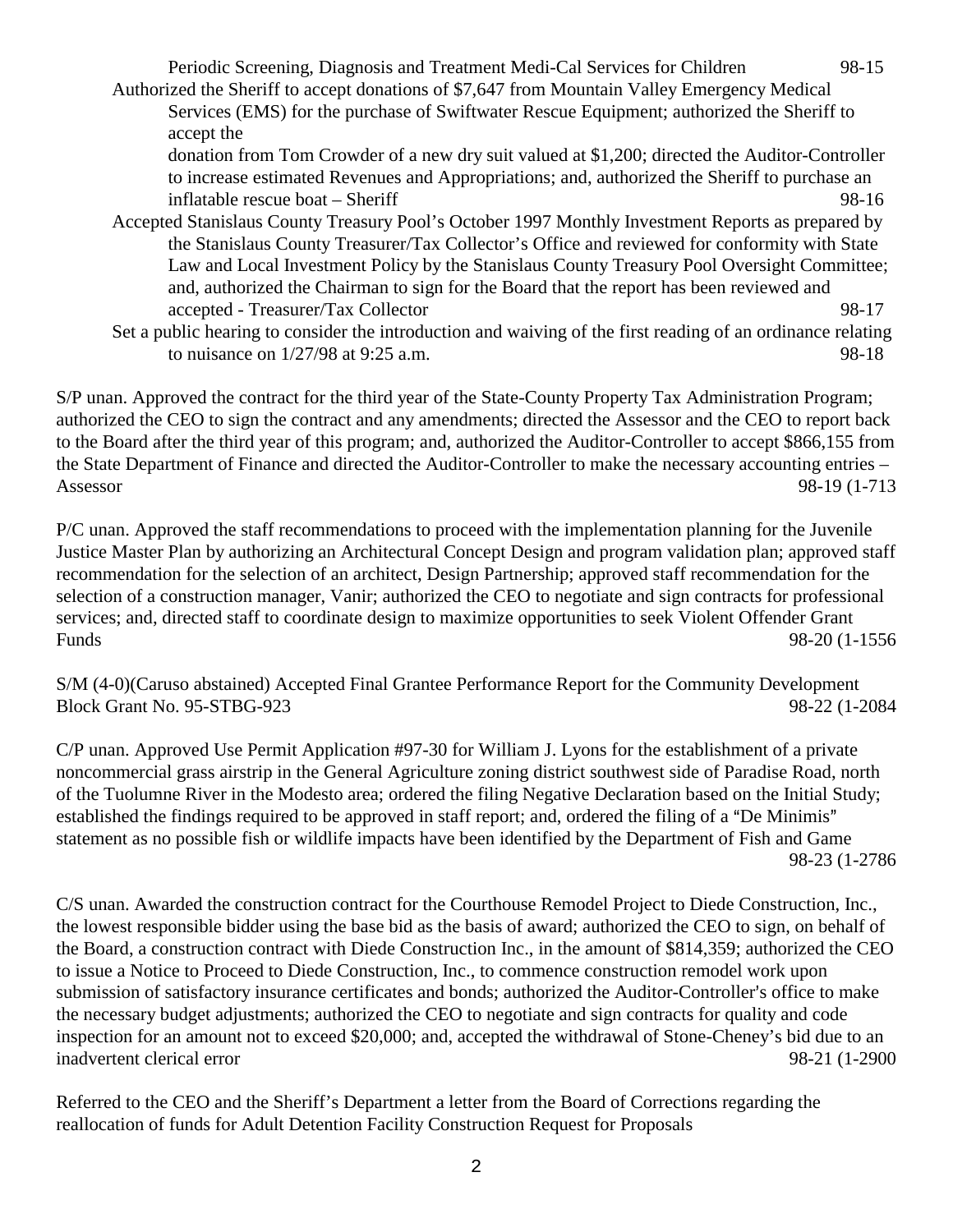Referred to the Local Agency Formation Commission a letter from the Turlock School Districts regarding their intention to annex territory, within the Turlock City limits, to their Community Facilities District

Referred to the Public Works Department and Emergency Services a letter from the Federal Emergency Management Agency requesting the submission of any additional data regarding the map update needs of our community and asked for an update to be brought back to the Board

Referred to the Department of Environmental Resources Form 10-Q of Ogden Corporation for the quarter ended 9/30/97

Referred to the CEO a letter from Modesto Independent Living Center regarding disability access to the 10th Street Project

Referred to the CEO a report from the Council on Accreditation of Services for Families and Children, Inc., regarding the reaccreditation of the Department of Social Services

Accepted the 1997 Annual Report from the California State Association of Counties

Referred to the CEO a letter from the State Board of Corrections informing the County of the Executive Steering Committee's recommendation for awarding grant funds for the Stanislaus County's proposed adult detention facility project

Acknowledged receipt of claims and referred to the CEO-Risk Management the following claims: Javier Corral; David Andrade; Douglas Butler; Tommy & Agnes Perry Gulart; Lillian L. Mansouri; Armando Villegas; David A. McCaig; Dana L. Haile; and, Angeliki Voltsevits

Supervisor Caruso reported that at 2:00 p.m. today the opening ceremony will be held for the Sheriff's Substation in Crows Landing. The Modesto Tallow situation is continuing and staff will continue to monitor the situation.

The CEO reported that the State Legislature is back in session and the Governor will release his budget later this week. He announced that the County's Legislative Platform will be brought to the Board on January 27th. He commented on the health situation of the citizens throughout the State, including this County, has filled hospitals. Trial Court funding issues were discussed. He said the Mid-Year Budget will be given to the Board at the end of February. He reported that Welfare Reform is moving along well in Stanislaus County. The CEO said the Downtown project will come for bid in February. He announced that on February 3, 1998, Nick Blom will present the State of County to the Modesto Downtown Rotary. He noticed the Board that the transition of SMC to DMC is moving along as we continue to work closely together and concerns are being addressed as soon as they arise.

Supervisor Caruso requested that the library built in school issues be discussed with our lobbiest Don Peterson. He also requested that the re-airing of the Board meetings in the Ceres and Turlock areas be reviewed.

Adjourned at 10:25 a.m.

ATTESTED: REAGAN M. WILSON, Clerk of the Board of Supervisors